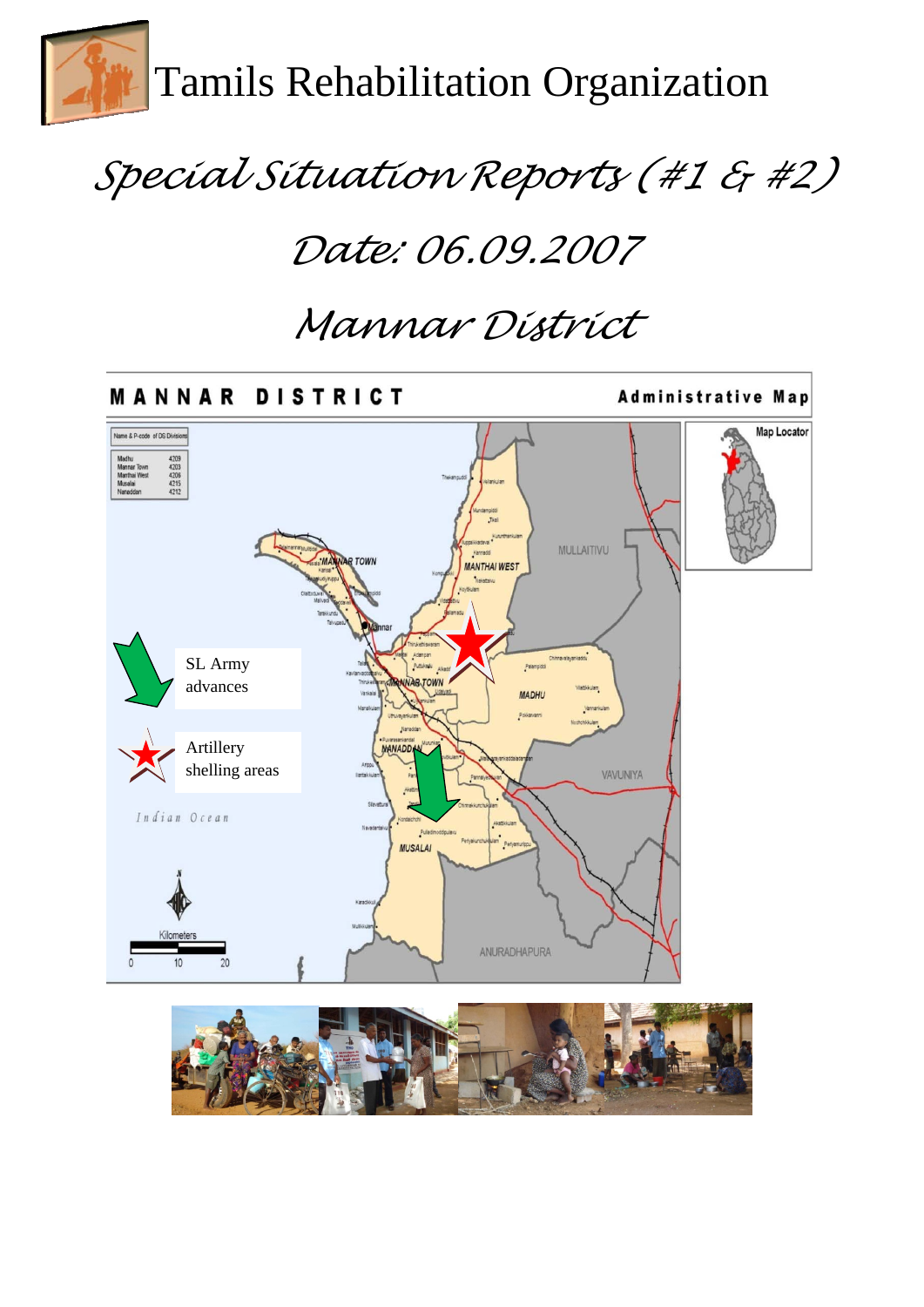#### MANNAR SITUATION REPORT

Mannar District is located in Southwest of the Northern Province. Its consists of GOSL controlled areas such as Mannar town and LTTE controlled areas such as Manthai west, Madhu and part of Musali division

Over 6000 civilians have been displaced by SL Army advances. The areas they have displaced from on 01 September 2007 are: Aripputhurai, Chilawathurai and Hokkupulaiyan. The SL Army continues the artillery shelling of civilian villages in Manthai West, Mannar district.

Currently civilians are fleeing from Manthai West to Kovilkulam, Athimooddai, Koorai, Illuppaikadavai, Vellankulam, Thevanpitty, Vidathaltivu West and Central Mulankavil in the Kilinochchi district due to shelling.

There has been large number of houses and other assets damaged. Most families in the area had built crude bunkers and thus civilian casualties were limited.

|    |                      | Updated on 05.09.2007 |       |
|----|----------------------|-----------------------|-------|
| No | Place                | Families              | Total |
| 01 | Kovilkulam           | 83                    | 347   |
| 02 | Athimooddai          | 56                    | 236   |
| 03 | Iluppaikadavai       | 43                    | 189   |
| 04 | Paliyaru             | 78                    | 367   |
| 05 | Vellankulam          | 127                   | 521   |
| 06 | Periyamadhu          | 207                   | 756   |
| 07 | Mulankavil           | 177                   | 664   |
| 08 | Thevanpitty          | 12                    | 61    |
| 09 | Vidathaltivu west    | 06                    | 15    |
| 10 | Vidathaltivu central | 02                    | 03    |
| 11 | Koorai               | 95                    | 420   |
|    | Total                | 886                   | 3579  |

### IDPs Details

Civilians of Adampan Division in Manthai



West are displacing to safer areas themselves. TRO has made arranges through local NGO's to provide food, drinking water, dry food rations and transportation to the IDPs' choice where they are provided accommodation in Schools, Community buildings and friends & relatives houses.

UNHCR and ZOA visited the areas and observed and discussed the current situation with local  $NGO's$ 

## ATTACKS ON IDPs

On 1 September 2007, the SL Deep Penetration Unit (DPU) attacked IDPs who were fleeing from Aripputhurai through Aruvi Aru Bridge. The DPU detonated a claymore mine killing 12 civilians and injuring 6 others.

On 3 September 2007, one IDP, Mr.Yokan (age 28), was killed and Mr.Sellathurai Yoganathan (age 36), the father of 5 children, was wounded by a SL Army shell from Thallady Camp when IDPs where isplaced from Kuruvilvan through Vannakulam.